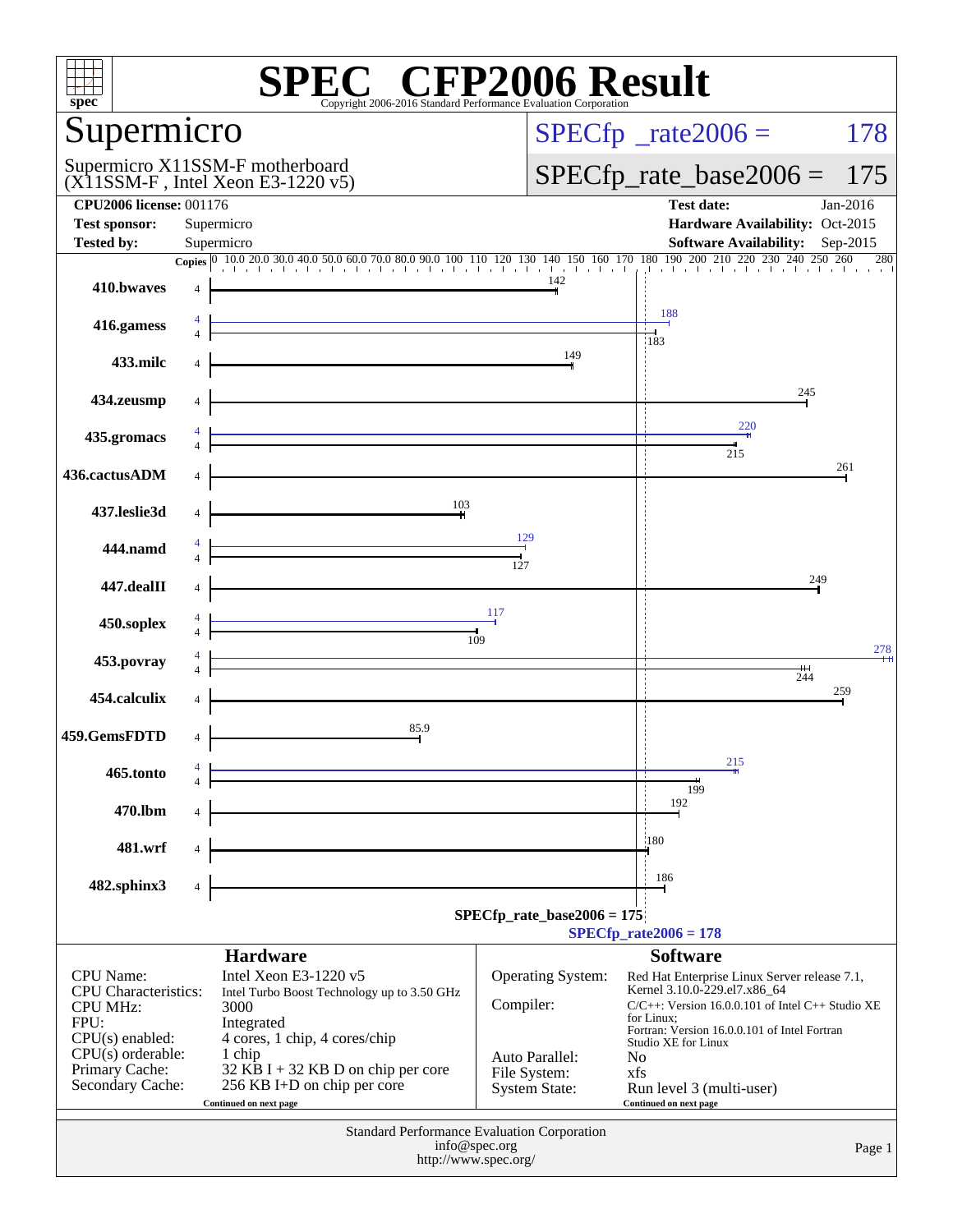

## Supermicro

#### $(X11SSM-F$ , Intel Xeon E3-1220 v5) Supermicro X11SSM-F motherboard

 $SPECTp_rate2006 = 178$ 

#### [SPECfp\\_rate\\_base2006 =](http://www.spec.org/auto/cpu2006/Docs/result-fields.html#SPECfpratebase2006) 175

| <b>CPU2006 license: 001176</b> |                                    |                       | <b>Test date:</b><br>$Jan-2016$             |
|--------------------------------|------------------------------------|-----------------------|---------------------------------------------|
| <b>Test sponsor:</b>           | Supermicro                         |                       | Hardware Availability: Oct-2015             |
| <b>Tested by:</b>              | Supermicro                         |                       | <b>Software Availability:</b><br>$Sep-2015$ |
| L3 Cache:                      | 8 MB I+D on chip per chip          | <b>Base Pointers:</b> | $32/64$ -bit                                |
| Other Cache:                   | None                               | Peak Pointers:        | $32/64$ -bit                                |
| Memory:                        | 32 GB (2 x 16 GB 2Rx8 PC4-2133P-E) | Other Software:       | None                                        |
| Disk Subsystem:                | 1 x 400 GB SATA III SSD            |                       |                                             |
| Other Hardware:                | None                               |                       |                                             |

**[Results Table](http://www.spec.org/auto/cpu2006/Docs/result-fields.html#ResultsTable)**

| Results Table                                                                                            |               |                |       |                |       |                |              |                          |                |              |                |              |                |              |
|----------------------------------------------------------------------------------------------------------|---------------|----------------|-------|----------------|-------|----------------|--------------|--------------------------|----------------|--------------|----------------|--------------|----------------|--------------|
|                                                                                                          |               |                |       | <b>Base</b>    |       |                |              |                          |                |              | <b>Peak</b>    |              |                |              |
| <b>Benchmark</b>                                                                                         | <b>Copies</b> | <b>Seconds</b> | Ratio | <b>Seconds</b> | Ratio | <b>Seconds</b> | <b>Ratio</b> | <b>Copies</b>            | <b>Seconds</b> | <b>Ratio</b> | <b>Seconds</b> | <b>Ratio</b> | <b>Seconds</b> | <b>Ratio</b> |
| 410.bwaves                                                                                               |               | 382            | 142   | 383            | 142   | 382            | 142          |                          | 382            | 142          | 383            | 142          | 382            | 142          |
| 416.gamess                                                                                               | 4             | 428            | 183   | 428            | 183   | 429            | 183          | $\overline{4}$           | 416            | 188          | 416            | 188          | 416            | 188          |
| $433$ .milc                                                                                              | 4             | 247            | 149   | 248            | 148   | 247            | 149          |                          | 247            | 149          | 248            | 148          | 247            | <u>149</u>   |
| 434.zeusmp                                                                                               | 4             | 149            | 244   | 149            | 245   | 149            | 245          | 4                        | 149            | 244          | 149            | 245          | 149            | 245          |
| 435.gromacs                                                                                              | 4             | 133            | 215   | 133            | 215   | 132            | 216          | $\overline{\mathcal{A}}$ | 130            | 220          | 129            | 222          | 130            | 220          |
| 436.cactusADM                                                                                            | 4             | 183            | 261   | 183            | 261   | 183            | 261          | $\overline{4}$           | 183            | 261          | 183            | 261          | 183            | 261          |
| 437.leslie3d                                                                                             | 4             | 365            | 103   | 360            | 104   | 366            | 103          | 4                        | 365            | <b>103</b>   | 360            | 104          | 366            | 103          |
| 444.namd                                                                                                 | 4             | 252            | 127   | 252            | 127   | 252            | 127          |                          | 248            | 129          | 248            | 129          | 248            | 129          |
| 447.dealII                                                                                               |               | 184            | 249   | 183            | 250   | 183            | 249          | $\overline{\Lambda}$     | 184            | 249          | 183            | 250          | 183            | 249          |
| 450.soplex                                                                                               | Δ             | 306            | 109   | 306            | 109   | 304            | 110          | $\overline{\Lambda}$     | 285            | 117          | 286            | 117          | 285            | 117          |
| 453.povray                                                                                               | 4             | 87.2           | 244   | 86.6           | 246   | 87.7           | 243          | $\overline{\mathcal{A}}$ | 77.1           | 276          | 76.4           | 278          | 76.1           | 280          |
| 454.calculix                                                                                             | 4             | 127            | 259   | 127            | 259   | 127            | 259          | $\overline{\mathcal{A}}$ | 127            | 259          | 127            | 259          | <u>127</u>     | 259          |
| 459.GemsFDTD                                                                                             | 4             | 494            | 85.9  | 493            | 86.0  | 494            | 85.9         | $\Delta$                 | 494            | 85.9         | 493            | 86.0         | 494            | 85.9         |
| 465.tonto                                                                                                | 4             | 196            | 201   | 198            | 199   | 198            | 199          | $\overline{\mathcal{A}}$ | 182            | 216          | 183            | 215          | 183            | 215          |
| 470.1bm                                                                                                  | 4             | 286            | 192   | 286            | 192   | 286            | 192          | $\overline{4}$           | 286            | 192          | 286            | 192          | 286            | <u>192</u>   |
| 481.wrf                                                                                                  | 4             | 249            | 180   | 249            | 180   | 249            | 179          |                          | 249            | 180          | 249            | 180          | 249            | 179          |
| $482$ .sphinx $3$                                                                                        | 4             | 419            | 186   | 418            | 186   | 418            | 187          | $\overline{4}$           | 419            | 186          | 418            | 186          | 418            | 187          |
| Results appear in the order in which they were run. Bold underlined text indicates a median measurement. |               |                |       |                |       |                |              |                          |                |              |                |              |                |              |

#### **[Submit Notes](http://www.spec.org/auto/cpu2006/Docs/result-fields.html#SubmitNotes)**

 The taskset mechanism was used to bind copies to processors. The config file option 'submit' was used to generate taskset commands to bind each copy to a specific processor. For details, please see the config file.

#### **[Operating System Notes](http://www.spec.org/auto/cpu2006/Docs/result-fields.html#OperatingSystemNotes)**

Stack size set to unlimited using "ulimit -s unlimited"

#### **[Platform Notes](http://www.spec.org/auto/cpu2006/Docs/result-fields.html#PlatformNotes)**

As tested, the system used a Supermicro CSE-113MFAC2-R606CB chassis. The chassis is configured with 2 PWS-606P-1R redundant power supply, 1 SNK-P0046P heatsink, as well as 4 FAN-0154L4 middle cooling fan.

Continued on next page

Standard Performance Evaluation Corporation [info@spec.org](mailto:info@spec.org) <http://www.spec.org/>

Page 2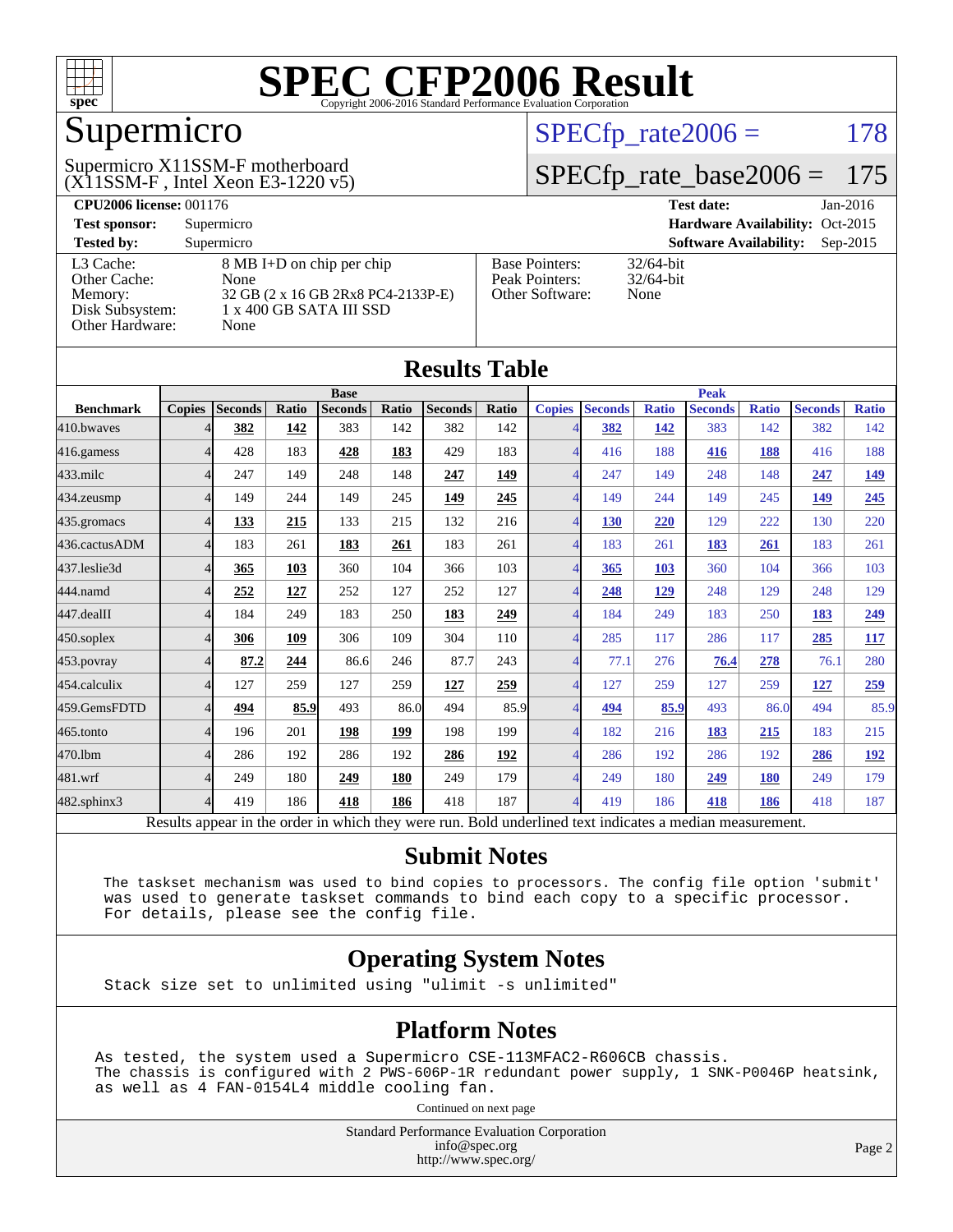

#### Supermicro

 $SPECTp_rate2006 = 178$ 

(X11SSM-F , Intel Xeon E3-1220 v5) Supermicro X11SSM-F motherboard

[SPECfp\\_rate\\_base2006 =](http://www.spec.org/auto/cpu2006/Docs/result-fields.html#SPECfpratebase2006) 175

**[CPU2006 license:](http://www.spec.org/auto/cpu2006/Docs/result-fields.html#CPU2006license)** 001176 **[Test date:](http://www.spec.org/auto/cpu2006/Docs/result-fields.html#Testdate)** Jan-2016 **[Test sponsor:](http://www.spec.org/auto/cpu2006/Docs/result-fields.html#Testsponsor)** Supermicro Supermicro **[Hardware Availability:](http://www.spec.org/auto/cpu2006/Docs/result-fields.html#HardwareAvailability)** Oct-2015 **[Tested by:](http://www.spec.org/auto/cpu2006/Docs/result-fields.html#Testedby)** Supermicro **Supermicro [Software Availability:](http://www.spec.org/auto/cpu2006/Docs/result-fields.html#SoftwareAvailability)** Sep-2015

#### **[Platform Notes \(Continued\)](http://www.spec.org/auto/cpu2006/Docs/result-fields.html#PlatformNotes)**

Standard Performance Evaluation Corporation [info@spec.org](mailto:info@spec.org) <http://www.spec.org/> Page 3 Sysinfo program /usr/cpu2006/config/sysinfo.rev6914 \$Rev: 6914 \$ \$Date:: 2014-06-25 #\$ e3fbb8667b5a285932ceab81e28219e1 running on X10SRA-01 Sat Jan 23 12:15:21 2016 This section contains SUT (System Under Test) info as seen by some common utilities. To remove or add to this section, see: <http://www.spec.org/cpu2006/Docs/config.html#sysinfo> From /proc/cpuinfo model name : Intel(R) Xeon(R) CPU E3-1220 v5 @ 3.00GHz 1 "physical id"s (chips) 4 "processors" cores, siblings (Caution: counting these is hw and system dependent. The following excerpts from /proc/cpuinfo might not be reliable. Use with caution.) cpu cores : 4 siblings : 4 physical 0: cores 0 1 2 3 cache size : 8192 KB From /proc/meminfo MemTotal: 32768808 kB HugePages\_Total: 0 Hugepagesize: 2048 kB From /etc/\*release\* /etc/\*version\* os-release: NAME="Red Hat Enterprise Linux Server" VERSION="7.1 (Maipo)" ID="rhel" ID\_LIKE="fedora" VERSION\_ID="7.1" PRETTY\_NAME="Red Hat Enterprise Linux Server 7.1 (Maipo)" ANSI\_COLOR="0;31" CPE\_NAME="cpe:/o:redhat:enterprise\_linux:7.1:GA:server" redhat-release: Red Hat Enterprise Linux Server release 7.1 (Maipo) system-release: Red Hat Enterprise Linux Server release 7.1 (Maipo) system-release-cpe: cpe:/o:redhat:enterprise\_linux:7.1:ga:server uname -a: Linux X10SRA-01 3.10.0-229.el7.x86\_64 #1 SMP Thu Jan 29 18:37:38 EST 2015 x86\_64 x86\_64 x86\_64 GNU/Linux run-level 3 Jan 22 22:15 SPEC is set to: /usr/cpu2006<br>Filesystem Type Size Filesystem Type Size Used Avail Use% Mounted on<br>/dev/sda2 xfs 183G 9.3G 174G 6% / xfs 183G 9.3G 174G 6% / Additional information from dmidecode: Warning: Use caution when you interpret this section. The 'dmidecode' program reads system data which is "intended to allow hardware to be accurately Continued on next page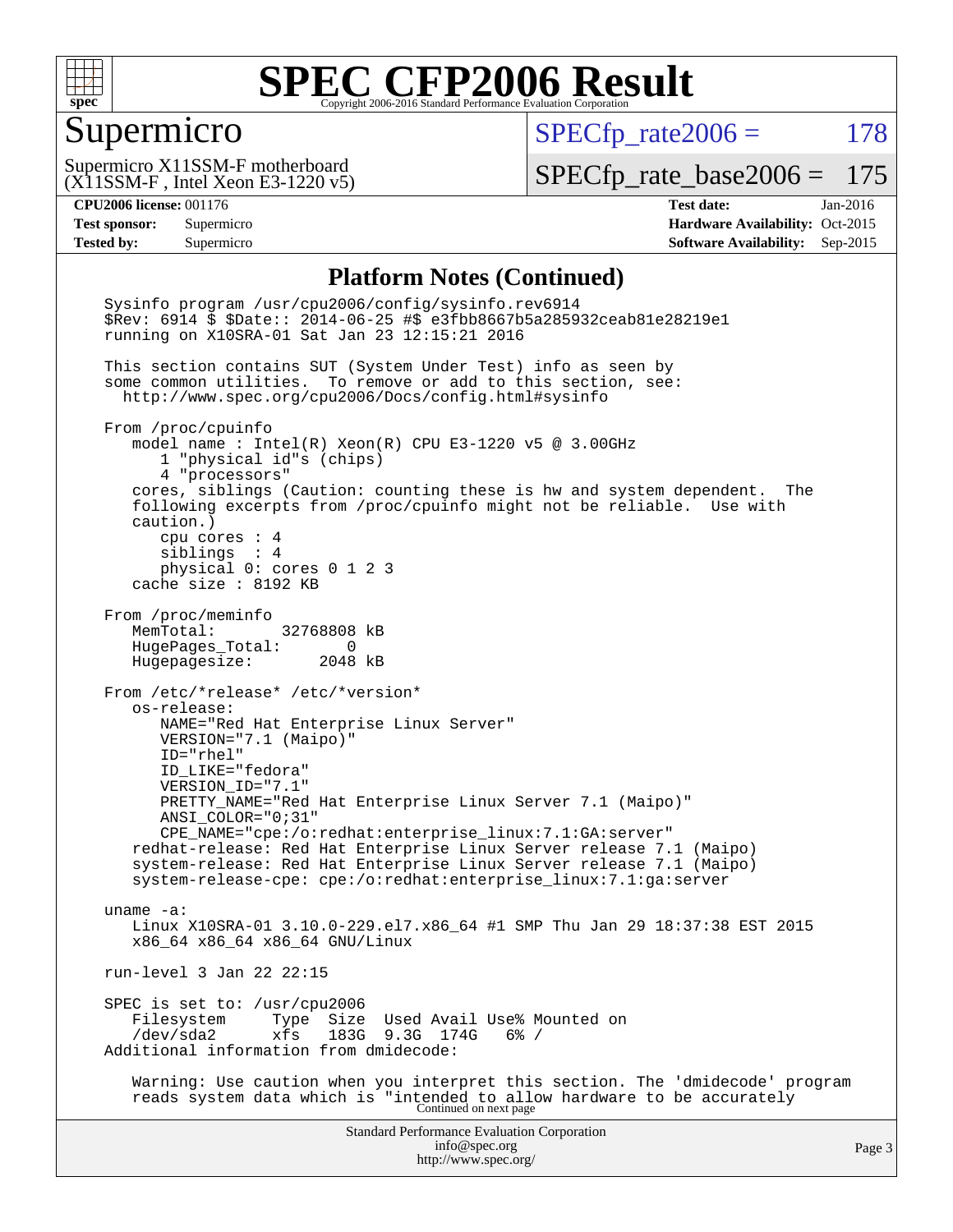

#### Supermicro

 $SPECTp\_rate2006 = 178$ 

(X11SSM-F , Intel Xeon E3-1220 v5) Supermicro X11SSM-F motherboard

[SPECfp\\_rate\\_base2006 =](http://www.spec.org/auto/cpu2006/Docs/result-fields.html#SPECfpratebase2006) 175

**[CPU2006 license:](http://www.spec.org/auto/cpu2006/Docs/result-fields.html#CPU2006license)** 001176 **[Test date:](http://www.spec.org/auto/cpu2006/Docs/result-fields.html#Testdate)** Jan-2016 **[Test sponsor:](http://www.spec.org/auto/cpu2006/Docs/result-fields.html#Testsponsor)** Supermicro Supermicro **[Hardware Availability:](http://www.spec.org/auto/cpu2006/Docs/result-fields.html#HardwareAvailability)** Oct-2015 **[Tested by:](http://www.spec.org/auto/cpu2006/Docs/result-fields.html#Testedby)** Supermicro **Supermicro [Software Availability:](http://www.spec.org/auto/cpu2006/Docs/result-fields.html#SoftwareAvailability)** Sep-2015

#### **[Platform Notes \(Continued\)](http://www.spec.org/auto/cpu2006/Docs/result-fields.html#PlatformNotes)**

 determined", but the intent may not be met, as there are frequent changes to hardware, firmware, and the "DMTF SMBIOS" standard.

 BIOS American Megatrends Inc. 1.0b 12/22/2015 Memory: 2x Not Specified Not Specified 2x Samsung M391A2K43BB1-CPB 16 GB 2 rank 2133 MHz

(End of data from sysinfo program)

#### **[General Notes](http://www.spec.org/auto/cpu2006/Docs/result-fields.html#GeneralNotes)**

Environment variables set by runspec before the start of the run: LD LIBRARY\_PATH = "/usr/cpu2006/libs/32:/usr/cpu2006/libs/64:/usr/cpu2006/sh"

 Binaries compiled on a system with 1x Intel Core i5-4670K CPU + 32GB memory using RedHat EL 7.1 Transparent Huge Pages enabled with: echo always > /sys/kernel/mm/transparent\_hugepage/enabled

**[Base Compiler Invocation](http://www.spec.org/auto/cpu2006/Docs/result-fields.html#BaseCompilerInvocation)**

[C benchmarks](http://www.spec.org/auto/cpu2006/Docs/result-fields.html#Cbenchmarks):  $icc$   $-m64$ 

[C++ benchmarks:](http://www.spec.org/auto/cpu2006/Docs/result-fields.html#CXXbenchmarks) [icpc -m64](http://www.spec.org/cpu2006/results/res2016q1/cpu2006-20160125-38774.flags.html#user_CXXbase_intel_icpc_64bit_bedb90c1146cab66620883ef4f41a67e)

[Fortran benchmarks](http://www.spec.org/auto/cpu2006/Docs/result-fields.html#Fortranbenchmarks): [ifort -m64](http://www.spec.org/cpu2006/results/res2016q1/cpu2006-20160125-38774.flags.html#user_FCbase_intel_ifort_64bit_ee9d0fb25645d0210d97eb0527dcc06e)

[Benchmarks using both Fortran and C](http://www.spec.org/auto/cpu2006/Docs/result-fields.html#BenchmarksusingbothFortranandC): [icc -m64](http://www.spec.org/cpu2006/results/res2016q1/cpu2006-20160125-38774.flags.html#user_CC_FCbase_intel_icc_64bit_0b7121f5ab7cfabee23d88897260401c) [ifort -m64](http://www.spec.org/cpu2006/results/res2016q1/cpu2006-20160125-38774.flags.html#user_CC_FCbase_intel_ifort_64bit_ee9d0fb25645d0210d97eb0527dcc06e)

### **[Base Portability Flags](http://www.spec.org/auto/cpu2006/Docs/result-fields.html#BasePortabilityFlags)**

 410.bwaves: [-DSPEC\\_CPU\\_LP64](http://www.spec.org/cpu2006/results/res2016q1/cpu2006-20160125-38774.flags.html#suite_basePORTABILITY410_bwaves_DSPEC_CPU_LP64) 416.gamess: [-DSPEC\\_CPU\\_LP64](http://www.spec.org/cpu2006/results/res2016q1/cpu2006-20160125-38774.flags.html#suite_basePORTABILITY416_gamess_DSPEC_CPU_LP64) 433.milc: [-DSPEC\\_CPU\\_LP64](http://www.spec.org/cpu2006/results/res2016q1/cpu2006-20160125-38774.flags.html#suite_basePORTABILITY433_milc_DSPEC_CPU_LP64) 434.zeusmp: [-DSPEC\\_CPU\\_LP64](http://www.spec.org/cpu2006/results/res2016q1/cpu2006-20160125-38774.flags.html#suite_basePORTABILITY434_zeusmp_DSPEC_CPU_LP64) 435.gromacs: [-DSPEC\\_CPU\\_LP64](http://www.spec.org/cpu2006/results/res2016q1/cpu2006-20160125-38774.flags.html#suite_basePORTABILITY435_gromacs_DSPEC_CPU_LP64) [-nofor\\_main](http://www.spec.org/cpu2006/results/res2016q1/cpu2006-20160125-38774.flags.html#user_baseLDPORTABILITY435_gromacs_f-nofor_main) 436.cactusADM: [-DSPEC\\_CPU\\_LP64](http://www.spec.org/cpu2006/results/res2016q1/cpu2006-20160125-38774.flags.html#suite_basePORTABILITY436_cactusADM_DSPEC_CPU_LP64) [-nofor\\_main](http://www.spec.org/cpu2006/results/res2016q1/cpu2006-20160125-38774.flags.html#user_baseLDPORTABILITY436_cactusADM_f-nofor_main) 437.leslie3d: [-DSPEC\\_CPU\\_LP64](http://www.spec.org/cpu2006/results/res2016q1/cpu2006-20160125-38774.flags.html#suite_basePORTABILITY437_leslie3d_DSPEC_CPU_LP64) 444.namd: [-DSPEC\\_CPU\\_LP64](http://www.spec.org/cpu2006/results/res2016q1/cpu2006-20160125-38774.flags.html#suite_basePORTABILITY444_namd_DSPEC_CPU_LP64) 447.dealII: [-DSPEC\\_CPU\\_LP64](http://www.spec.org/cpu2006/results/res2016q1/cpu2006-20160125-38774.flags.html#suite_basePORTABILITY447_dealII_DSPEC_CPU_LP64) 450.soplex: [-DSPEC\\_CPU\\_LP64](http://www.spec.org/cpu2006/results/res2016q1/cpu2006-20160125-38774.flags.html#suite_basePORTABILITY450_soplex_DSPEC_CPU_LP64)

Continued on next page

Standard Performance Evaluation Corporation [info@spec.org](mailto:info@spec.org) <http://www.spec.org/>

Page 4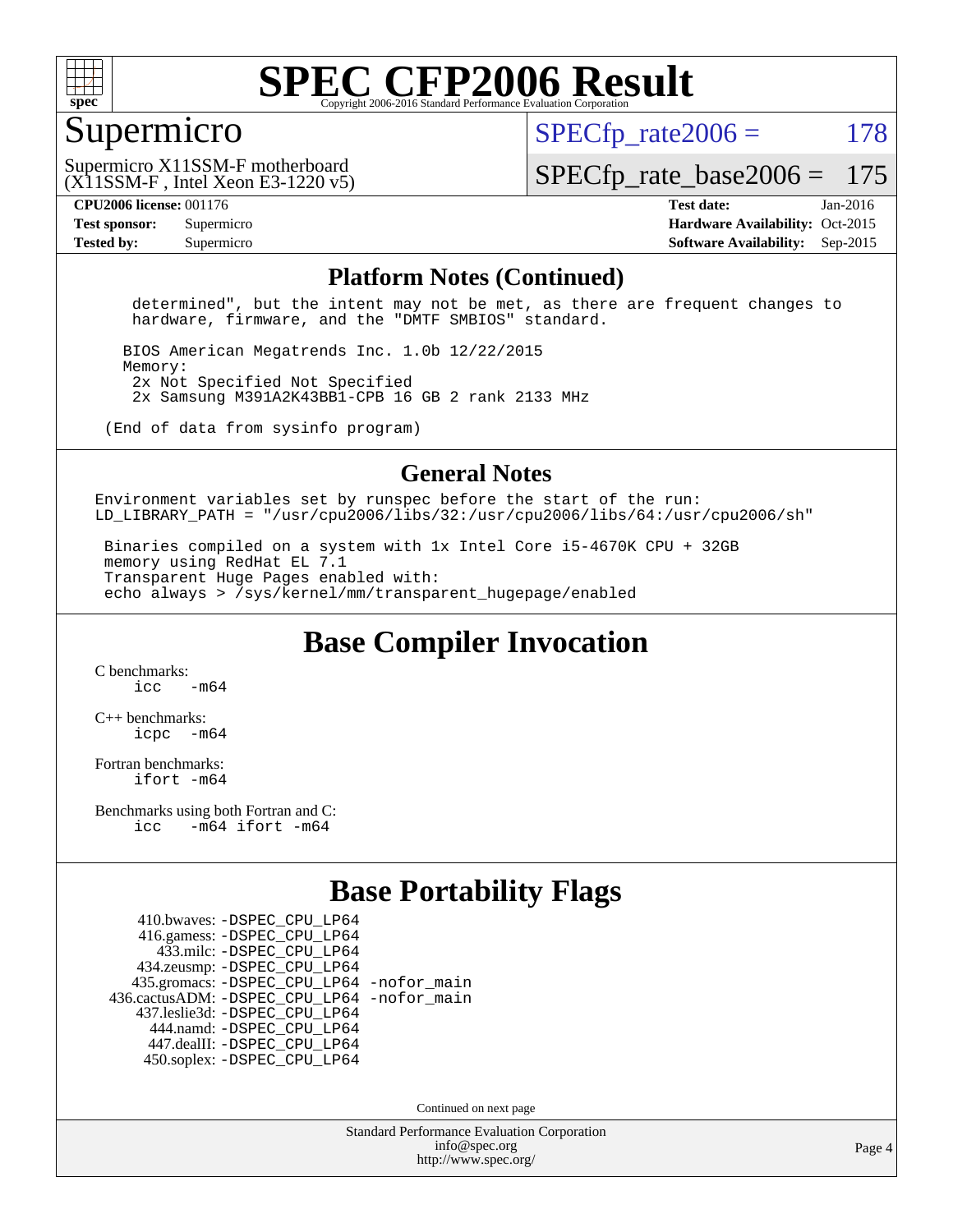

### Supermicro

 $SPECTp\_rate2006 = 178$ 

(X11SSM-F , Intel Xeon E3-1220 v5) Supermicro X11SSM-F motherboard

[SPECfp\\_rate\\_base2006 =](http://www.spec.org/auto/cpu2006/Docs/result-fields.html#SPECfpratebase2006) 175

**[CPU2006 license:](http://www.spec.org/auto/cpu2006/Docs/result-fields.html#CPU2006license)** 001176 **[Test date:](http://www.spec.org/auto/cpu2006/Docs/result-fields.html#Testdate)** Jan-2016 **[Test sponsor:](http://www.spec.org/auto/cpu2006/Docs/result-fields.html#Testsponsor)** Supermicro Supermicro **[Hardware Availability:](http://www.spec.org/auto/cpu2006/Docs/result-fields.html#HardwareAvailability)** Oct-2015 **[Tested by:](http://www.spec.org/auto/cpu2006/Docs/result-fields.html#Testedby)** Supermicro **Supermicro [Software Availability:](http://www.spec.org/auto/cpu2006/Docs/result-fields.html#SoftwareAvailability)** Sep-2015

### **[Base Portability Flags \(Continued\)](http://www.spec.org/auto/cpu2006/Docs/result-fields.html#BasePortabilityFlags)**

 453.povray: [-DSPEC\\_CPU\\_LP64](http://www.spec.org/cpu2006/results/res2016q1/cpu2006-20160125-38774.flags.html#suite_basePORTABILITY453_povray_DSPEC_CPU_LP64) 454.calculix: [-DSPEC\\_CPU\\_LP64](http://www.spec.org/cpu2006/results/res2016q1/cpu2006-20160125-38774.flags.html#suite_basePORTABILITY454_calculix_DSPEC_CPU_LP64) [-nofor\\_main](http://www.spec.org/cpu2006/results/res2016q1/cpu2006-20160125-38774.flags.html#user_baseLDPORTABILITY454_calculix_f-nofor_main) 459.GemsFDTD: [-DSPEC\\_CPU\\_LP64](http://www.spec.org/cpu2006/results/res2016q1/cpu2006-20160125-38774.flags.html#suite_basePORTABILITY459_GemsFDTD_DSPEC_CPU_LP64)

 465.tonto: [-DSPEC\\_CPU\\_LP64](http://www.spec.org/cpu2006/results/res2016q1/cpu2006-20160125-38774.flags.html#suite_basePORTABILITY465_tonto_DSPEC_CPU_LP64) 470.lbm: [-DSPEC\\_CPU\\_LP64](http://www.spec.org/cpu2006/results/res2016q1/cpu2006-20160125-38774.flags.html#suite_basePORTABILITY470_lbm_DSPEC_CPU_LP64)

 481.wrf: [-DSPEC\\_CPU\\_LP64](http://www.spec.org/cpu2006/results/res2016q1/cpu2006-20160125-38774.flags.html#suite_basePORTABILITY481_wrf_DSPEC_CPU_LP64) [-DSPEC\\_CPU\\_CASE\\_FLAG](http://www.spec.org/cpu2006/results/res2016q1/cpu2006-20160125-38774.flags.html#b481.wrf_baseCPORTABILITY_DSPEC_CPU_CASE_FLAG) [-DSPEC\\_CPU\\_LINUX](http://www.spec.org/cpu2006/results/res2016q1/cpu2006-20160125-38774.flags.html#b481.wrf_baseCPORTABILITY_DSPEC_CPU_LINUX) 482.sphinx3: [-DSPEC\\_CPU\\_LP64](http://www.spec.org/cpu2006/results/res2016q1/cpu2006-20160125-38774.flags.html#suite_basePORTABILITY482_sphinx3_DSPEC_CPU_LP64)

#### **[Base Optimization Flags](http://www.spec.org/auto/cpu2006/Docs/result-fields.html#BaseOptimizationFlags)**

[C benchmarks](http://www.spec.org/auto/cpu2006/Docs/result-fields.html#Cbenchmarks):

[-xCORE-AVX2](http://www.spec.org/cpu2006/results/res2016q1/cpu2006-20160125-38774.flags.html#user_CCbase_f-xAVX2_5f5fc0cbe2c9f62c816d3e45806c70d7) [-ipo](http://www.spec.org/cpu2006/results/res2016q1/cpu2006-20160125-38774.flags.html#user_CCbase_f-ipo) [-O3](http://www.spec.org/cpu2006/results/res2016q1/cpu2006-20160125-38774.flags.html#user_CCbase_f-O3) [-no-prec-div](http://www.spec.org/cpu2006/results/res2016q1/cpu2006-20160125-38774.flags.html#user_CCbase_f-no-prec-div) [-opt-prefetch](http://www.spec.org/cpu2006/results/res2016q1/cpu2006-20160125-38774.flags.html#user_CCbase_f-opt-prefetch) [-auto-p32](http://www.spec.org/cpu2006/results/res2016q1/cpu2006-20160125-38774.flags.html#user_CCbase_f-auto-p32) [-ansi-alias](http://www.spec.org/cpu2006/results/res2016q1/cpu2006-20160125-38774.flags.html#user_CCbase_f-ansi-alias) [-opt-mem-layout-trans=3](http://www.spec.org/cpu2006/results/res2016q1/cpu2006-20160125-38774.flags.html#user_CCbase_f-opt-mem-layout-trans_a7b82ad4bd7abf52556d4961a2ae94d5)

[C++ benchmarks:](http://www.spec.org/auto/cpu2006/Docs/result-fields.html#CXXbenchmarks)

[-xCORE-AVX2](http://www.spec.org/cpu2006/results/res2016q1/cpu2006-20160125-38774.flags.html#user_CXXbase_f-xAVX2_5f5fc0cbe2c9f62c816d3e45806c70d7) [-ipo](http://www.spec.org/cpu2006/results/res2016q1/cpu2006-20160125-38774.flags.html#user_CXXbase_f-ipo) [-O3](http://www.spec.org/cpu2006/results/res2016q1/cpu2006-20160125-38774.flags.html#user_CXXbase_f-O3) [-no-prec-div](http://www.spec.org/cpu2006/results/res2016q1/cpu2006-20160125-38774.flags.html#user_CXXbase_f-no-prec-div) [-opt-prefetch](http://www.spec.org/cpu2006/results/res2016q1/cpu2006-20160125-38774.flags.html#user_CXXbase_f-opt-prefetch) [-auto-p32](http://www.spec.org/cpu2006/results/res2016q1/cpu2006-20160125-38774.flags.html#user_CXXbase_f-auto-p32) [-ansi-alias](http://www.spec.org/cpu2006/results/res2016q1/cpu2006-20160125-38774.flags.html#user_CXXbase_f-ansi-alias) [-opt-mem-layout-trans=3](http://www.spec.org/cpu2006/results/res2016q1/cpu2006-20160125-38774.flags.html#user_CXXbase_f-opt-mem-layout-trans_a7b82ad4bd7abf52556d4961a2ae94d5)

[Fortran benchmarks](http://www.spec.org/auto/cpu2006/Docs/result-fields.html#Fortranbenchmarks): [-xCORE-AVX2](http://www.spec.org/cpu2006/results/res2016q1/cpu2006-20160125-38774.flags.html#user_FCbase_f-xAVX2_5f5fc0cbe2c9f62c816d3e45806c70d7) [-ipo](http://www.spec.org/cpu2006/results/res2016q1/cpu2006-20160125-38774.flags.html#user_FCbase_f-ipo) [-O3](http://www.spec.org/cpu2006/results/res2016q1/cpu2006-20160125-38774.flags.html#user_FCbase_f-O3) [-no-prec-div](http://www.spec.org/cpu2006/results/res2016q1/cpu2006-20160125-38774.flags.html#user_FCbase_f-no-prec-div) [-opt-prefetch](http://www.spec.org/cpu2006/results/res2016q1/cpu2006-20160125-38774.flags.html#user_FCbase_f-opt-prefetch)

[Benchmarks using both Fortran and C](http://www.spec.org/auto/cpu2006/Docs/result-fields.html#BenchmarksusingbothFortranandC): [-xCORE-AVX2](http://www.spec.org/cpu2006/results/res2016q1/cpu2006-20160125-38774.flags.html#user_CC_FCbase_f-xAVX2_5f5fc0cbe2c9f62c816d3e45806c70d7) [-ipo](http://www.spec.org/cpu2006/results/res2016q1/cpu2006-20160125-38774.flags.html#user_CC_FCbase_f-ipo) [-O3](http://www.spec.org/cpu2006/results/res2016q1/cpu2006-20160125-38774.flags.html#user_CC_FCbase_f-O3) [-no-prec-div](http://www.spec.org/cpu2006/results/res2016q1/cpu2006-20160125-38774.flags.html#user_CC_FCbase_f-no-prec-div) [-opt-prefetch](http://www.spec.org/cpu2006/results/res2016q1/cpu2006-20160125-38774.flags.html#user_CC_FCbase_f-opt-prefetch) [-auto-p32](http://www.spec.org/cpu2006/results/res2016q1/cpu2006-20160125-38774.flags.html#user_CC_FCbase_f-auto-p32) [-ansi-alias](http://www.spec.org/cpu2006/results/res2016q1/cpu2006-20160125-38774.flags.html#user_CC_FCbase_f-ansi-alias) [-opt-mem-layout-trans=3](http://www.spec.org/cpu2006/results/res2016q1/cpu2006-20160125-38774.flags.html#user_CC_FCbase_f-opt-mem-layout-trans_a7b82ad4bd7abf52556d4961a2ae94d5)

### **[Peak Compiler Invocation](http://www.spec.org/auto/cpu2006/Docs/result-fields.html#PeakCompilerInvocation)**

[C benchmarks](http://www.spec.org/auto/cpu2006/Docs/result-fields.html#Cbenchmarks):  $\text{icc}$   $-\text{m64}$ 

[C++ benchmarks \(except as noted below\):](http://www.spec.org/auto/cpu2006/Docs/result-fields.html#CXXbenchmarksexceptasnotedbelow) [icpc -m64](http://www.spec.org/cpu2006/results/res2016q1/cpu2006-20160125-38774.flags.html#user_CXXpeak_intel_icpc_64bit_bedb90c1146cab66620883ef4f41a67e)

450.soplex: [icpc -m32 -L/opt/intel/compilers\\_and\\_libraries\\_2016/linux/compiler/lib/ia32\\_lin](http://www.spec.org/cpu2006/results/res2016q1/cpu2006-20160125-38774.flags.html#user_peakCXXLD450_soplex_intel_icpc_b4f50a394bdb4597aa5879c16bc3f5c5)

[Fortran benchmarks](http://www.spec.org/auto/cpu2006/Docs/result-fields.html#Fortranbenchmarks): [ifort -m64](http://www.spec.org/cpu2006/results/res2016q1/cpu2006-20160125-38774.flags.html#user_FCpeak_intel_ifort_64bit_ee9d0fb25645d0210d97eb0527dcc06e)

[Benchmarks using both Fortran and C](http://www.spec.org/auto/cpu2006/Docs/result-fields.html#BenchmarksusingbothFortranandC): [icc -m64](http://www.spec.org/cpu2006/results/res2016q1/cpu2006-20160125-38774.flags.html#user_CC_FCpeak_intel_icc_64bit_0b7121f5ab7cfabee23d88897260401c) [ifort -m64](http://www.spec.org/cpu2006/results/res2016q1/cpu2006-20160125-38774.flags.html#user_CC_FCpeak_intel_ifort_64bit_ee9d0fb25645d0210d97eb0527dcc06e)

> Standard Performance Evaluation Corporation [info@spec.org](mailto:info@spec.org) <http://www.spec.org/>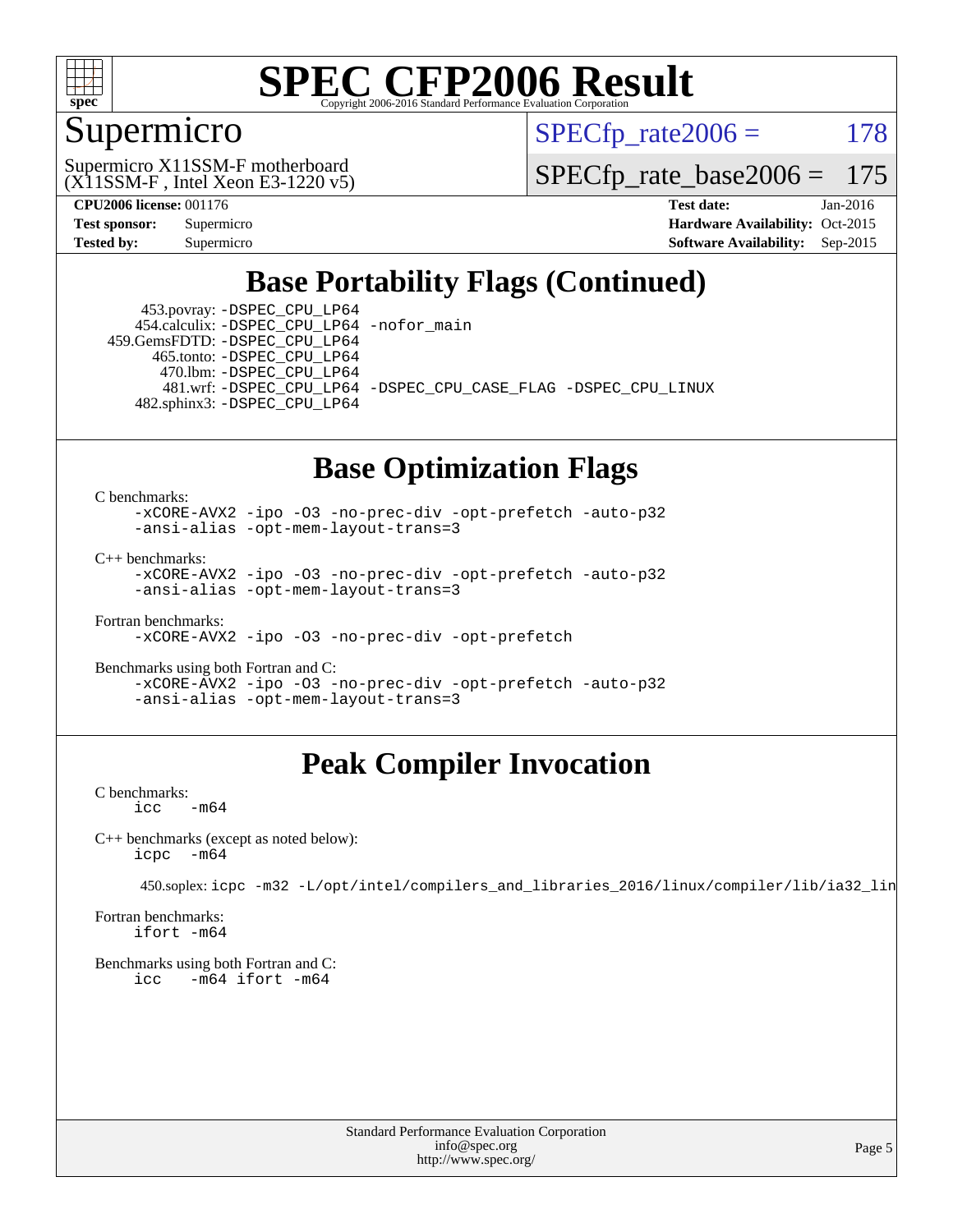

### Supermicro

 $SPECTp\_rate2006 = 178$ 

(X11SSM-F , Intel Xeon E3-1220 v5) Supermicro X11SSM-F motherboard

[SPECfp\\_rate\\_base2006 =](http://www.spec.org/auto/cpu2006/Docs/result-fields.html#SPECfpratebase2006) 175

| <b>Test sponsor:</b> | Supermicro |
|----------------------|------------|
| <b>Tested by:</b>    | Supermicro |

**[CPU2006 license:](http://www.spec.org/auto/cpu2006/Docs/result-fields.html#CPU2006license)** 001176 **[Test date:](http://www.spec.org/auto/cpu2006/Docs/result-fields.html#Testdate)** Jan-2016 **[Hardware Availability:](http://www.spec.org/auto/cpu2006/Docs/result-fields.html#HardwareAvailability)** Oct-2015 **[Software Availability:](http://www.spec.org/auto/cpu2006/Docs/result-fields.html#SoftwareAvailability)** Sep-2015

#### **[Peak Portability Flags](http://www.spec.org/auto/cpu2006/Docs/result-fields.html#PeakPortabilityFlags)**

 410.bwaves: [-DSPEC\\_CPU\\_LP64](http://www.spec.org/cpu2006/results/res2016q1/cpu2006-20160125-38774.flags.html#suite_peakPORTABILITY410_bwaves_DSPEC_CPU_LP64) 416.gamess: [-DSPEC\\_CPU\\_LP64](http://www.spec.org/cpu2006/results/res2016q1/cpu2006-20160125-38774.flags.html#suite_peakPORTABILITY416_gamess_DSPEC_CPU_LP64) 433.milc: [-DSPEC\\_CPU\\_LP64](http://www.spec.org/cpu2006/results/res2016q1/cpu2006-20160125-38774.flags.html#suite_peakPORTABILITY433_milc_DSPEC_CPU_LP64) 434.zeusmp: [-DSPEC\\_CPU\\_LP64](http://www.spec.org/cpu2006/results/res2016q1/cpu2006-20160125-38774.flags.html#suite_peakPORTABILITY434_zeusmp_DSPEC_CPU_LP64) 435.gromacs: [-DSPEC\\_CPU\\_LP64](http://www.spec.org/cpu2006/results/res2016q1/cpu2006-20160125-38774.flags.html#suite_peakPORTABILITY435_gromacs_DSPEC_CPU_LP64) [-nofor\\_main](http://www.spec.org/cpu2006/results/res2016q1/cpu2006-20160125-38774.flags.html#user_peakLDPORTABILITY435_gromacs_f-nofor_main) 436.cactusADM: [-DSPEC\\_CPU\\_LP64](http://www.spec.org/cpu2006/results/res2016q1/cpu2006-20160125-38774.flags.html#suite_peakPORTABILITY436_cactusADM_DSPEC_CPU_LP64) [-nofor\\_main](http://www.spec.org/cpu2006/results/res2016q1/cpu2006-20160125-38774.flags.html#user_peakLDPORTABILITY436_cactusADM_f-nofor_main) 437.leslie3d: [-DSPEC\\_CPU\\_LP64](http://www.spec.org/cpu2006/results/res2016q1/cpu2006-20160125-38774.flags.html#suite_peakPORTABILITY437_leslie3d_DSPEC_CPU_LP64) 444.namd: [-DSPEC\\_CPU\\_LP64](http://www.spec.org/cpu2006/results/res2016q1/cpu2006-20160125-38774.flags.html#suite_peakPORTABILITY444_namd_DSPEC_CPU_LP64) 447.dealII: [-DSPEC\\_CPU\\_LP64](http://www.spec.org/cpu2006/results/res2016q1/cpu2006-20160125-38774.flags.html#suite_peakPORTABILITY447_dealII_DSPEC_CPU_LP64) 450.soplex: [-D\\_FILE\\_OFFSET\\_BITS=64](http://www.spec.org/cpu2006/results/res2016q1/cpu2006-20160125-38774.flags.html#user_peakPORTABILITY450_soplex_file_offset_bits_64_438cf9856305ebd76870a2c6dc2689ab) 453.povray: [-DSPEC\\_CPU\\_LP64](http://www.spec.org/cpu2006/results/res2016q1/cpu2006-20160125-38774.flags.html#suite_peakPORTABILITY453_povray_DSPEC_CPU_LP64) 454.calculix: [-DSPEC\\_CPU\\_LP64](http://www.spec.org/cpu2006/results/res2016q1/cpu2006-20160125-38774.flags.html#suite_peakPORTABILITY454_calculix_DSPEC_CPU_LP64) [-nofor\\_main](http://www.spec.org/cpu2006/results/res2016q1/cpu2006-20160125-38774.flags.html#user_peakLDPORTABILITY454_calculix_f-nofor_main) 459.GemsFDTD: [-DSPEC\\_CPU\\_LP64](http://www.spec.org/cpu2006/results/res2016q1/cpu2006-20160125-38774.flags.html#suite_peakPORTABILITY459_GemsFDTD_DSPEC_CPU_LP64) 465.tonto: [-DSPEC\\_CPU\\_LP64](http://www.spec.org/cpu2006/results/res2016q1/cpu2006-20160125-38774.flags.html#suite_peakPORTABILITY465_tonto_DSPEC_CPU_LP64) 470.lbm: [-DSPEC\\_CPU\\_LP64](http://www.spec.org/cpu2006/results/res2016q1/cpu2006-20160125-38774.flags.html#suite_peakPORTABILITY470_lbm_DSPEC_CPU_LP64) 481.wrf: [-DSPEC\\_CPU\\_LP64](http://www.spec.org/cpu2006/results/res2016q1/cpu2006-20160125-38774.flags.html#suite_peakPORTABILITY481_wrf_DSPEC_CPU_LP64) [-DSPEC\\_CPU\\_CASE\\_FLAG](http://www.spec.org/cpu2006/results/res2016q1/cpu2006-20160125-38774.flags.html#b481.wrf_peakCPORTABILITY_DSPEC_CPU_CASE_FLAG) [-DSPEC\\_CPU\\_LINUX](http://www.spec.org/cpu2006/results/res2016q1/cpu2006-20160125-38774.flags.html#b481.wrf_peakCPORTABILITY_DSPEC_CPU_LINUX) 482.sphinx3: [-DSPEC\\_CPU\\_LP64](http://www.spec.org/cpu2006/results/res2016q1/cpu2006-20160125-38774.flags.html#suite_peakPORTABILITY482_sphinx3_DSPEC_CPU_LP64)

### **[Peak Optimization Flags](http://www.spec.org/auto/cpu2006/Docs/result-fields.html#PeakOptimizationFlags)**

[C benchmarks](http://www.spec.org/auto/cpu2006/Docs/result-fields.html#Cbenchmarks):

 433.milc: basepeak = yes  $470.1$ bm: basepeak = yes  $482$ .sphinx3: basepeak = yes

#### [C++ benchmarks:](http://www.spec.org/auto/cpu2006/Docs/result-fields.html#CXXbenchmarks)

 444.namd: [-xCORE-AVX2](http://www.spec.org/cpu2006/results/res2016q1/cpu2006-20160125-38774.flags.html#user_peakPASS2_CXXFLAGSPASS2_LDFLAGS444_namd_f-xAVX2_5f5fc0cbe2c9f62c816d3e45806c70d7)(pass 2) [-prof-gen:threadsafe](http://www.spec.org/cpu2006/results/res2016q1/cpu2006-20160125-38774.flags.html#user_peakPASS1_CXXFLAGSPASS1_LDFLAGS444_namd_prof_gen_21a26eb79f378b550acd7bec9fe4467a)(pass 1)  $-i\text{po}(pass 2) -03(pass 2) -no-prec-div(pass 2)$  $-i\text{po}(pass 2) -03(pass 2) -no-prec-div(pass 2)$  $-i\text{po}(pass 2) -03(pass 2) -no-prec-div(pass 2)$ [-par-num-threads=1](http://www.spec.org/cpu2006/results/res2016q1/cpu2006-20160125-38774.flags.html#user_peakPASS1_CXXFLAGSPASS1_LDFLAGS444_namd_par_num_threads_786a6ff141b4e9e90432e998842df6c2)(pass 1) [-opt-mem-layout-trans=3](http://www.spec.org/cpu2006/results/res2016q1/cpu2006-20160125-38774.flags.html#user_peakPASS2_CXXFLAGS444_namd_f-opt-mem-layout-trans_a7b82ad4bd7abf52556d4961a2ae94d5)(pass 2) [-prof-use](http://www.spec.org/cpu2006/results/res2016q1/cpu2006-20160125-38774.flags.html#user_peakPASS2_CXXFLAGSPASS2_LDFLAGS444_namd_prof_use_bccf7792157ff70d64e32fe3e1250b55)(pass 2) [-fno-alias](http://www.spec.org/cpu2006/results/res2016q1/cpu2006-20160125-38774.flags.html#user_peakCXXOPTIMIZE444_namd_f-no-alias_694e77f6c5a51e658e82ccff53a9e63a) [-auto-ilp32](http://www.spec.org/cpu2006/results/res2016q1/cpu2006-20160125-38774.flags.html#user_peakCXXOPTIMIZE444_namd_f-auto-ilp32)

447.dealII: basepeak = yes

 450.soplex: [-xCORE-AVX2](http://www.spec.org/cpu2006/results/res2016q1/cpu2006-20160125-38774.flags.html#user_peakPASS2_CXXFLAGSPASS2_LDFLAGS450_soplex_f-xAVX2_5f5fc0cbe2c9f62c816d3e45806c70d7)(pass 2) [-prof-gen:threadsafe](http://www.spec.org/cpu2006/results/res2016q1/cpu2006-20160125-38774.flags.html#user_peakPASS1_CXXFLAGSPASS1_LDFLAGS450_soplex_prof_gen_21a26eb79f378b550acd7bec9fe4467a)(pass 1)  $-i\text{po}(pass 2) -\tilde{O}3(pass 2)$  -no- $\bar{p}rec-div(pass 2)$ [-par-num-threads=1](http://www.spec.org/cpu2006/results/res2016q1/cpu2006-20160125-38774.flags.html#user_peakPASS1_CXXFLAGSPASS1_LDFLAGS450_soplex_par_num_threads_786a6ff141b4e9e90432e998842df6c2)(pass 1) [-opt-mem-layout-trans=3](http://www.spec.org/cpu2006/results/res2016q1/cpu2006-20160125-38774.flags.html#user_peakPASS2_CXXFLAGS450_soplex_f-opt-mem-layout-trans_a7b82ad4bd7abf52556d4961a2ae94d5)(pass 2) [-prof-use](http://www.spec.org/cpu2006/results/res2016q1/cpu2006-20160125-38774.flags.html#user_peakPASS2_CXXFLAGSPASS2_LDFLAGS450_soplex_prof_use_bccf7792157ff70d64e32fe3e1250b55)(pass 2) [-opt-malloc-options=3](http://www.spec.org/cpu2006/results/res2016q1/cpu2006-20160125-38774.flags.html#user_peakOPTIMIZE450_soplex_f-opt-malloc-options_13ab9b803cf986b4ee62f0a5998c2238)

```
 453.povray: -xCORE-AVX2(pass 2) -prof-gen:threadsafe(pass 1)
-no-prec-div(pass 2)-par-num-threads=1(pass 1) -opt-mem-layout-trans=3(pass 2)
-prof-use(pass 2) -unroll4 -ansi-alias
```
Continued on next page

```
Standard Performance Evaluation Corporation
      info@spec.org
   http://www.spec.org/
```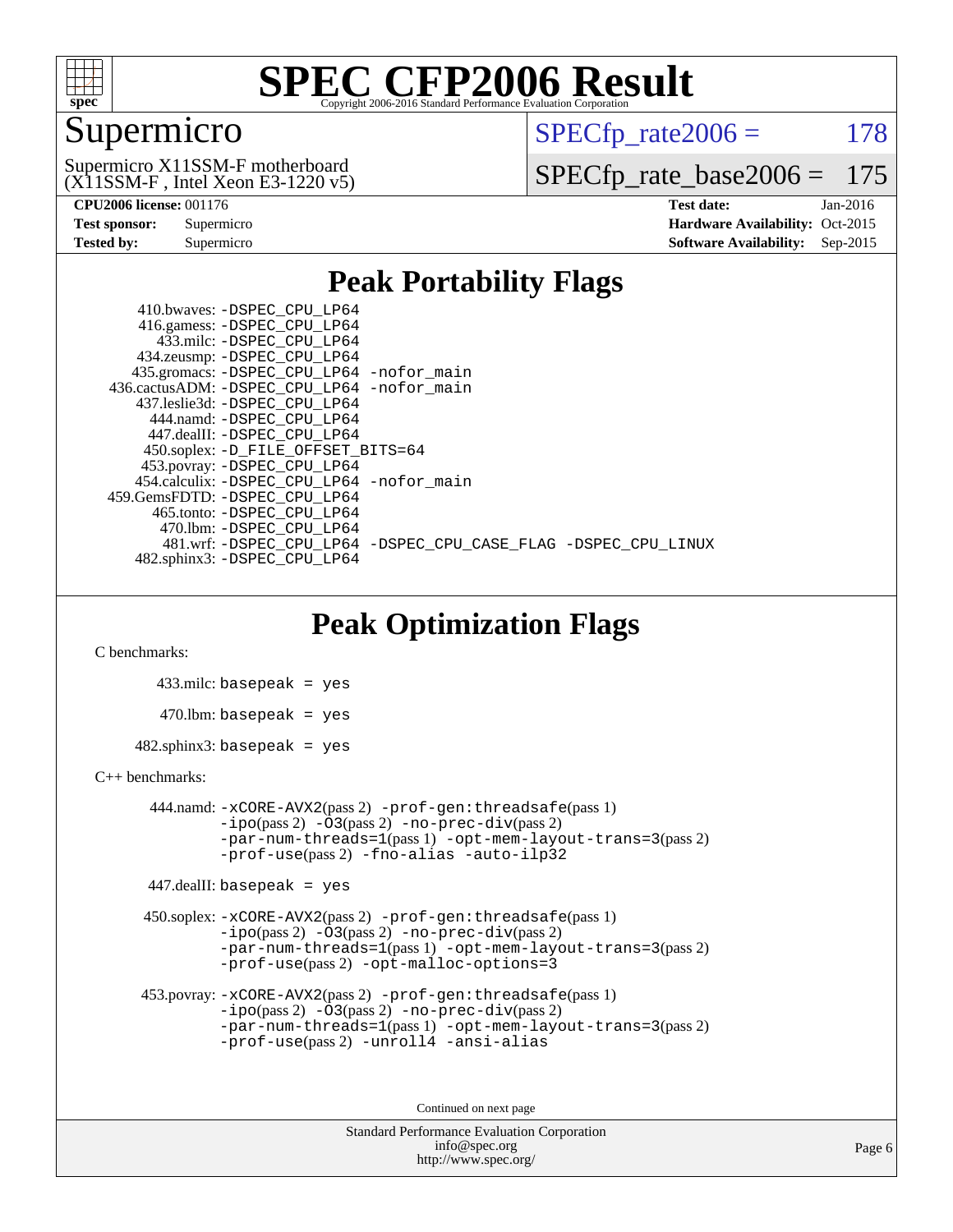

### Supermicro

 $SPECTp\_rate2006 = 178$ 

(X11SSM-F , Intel Xeon E3-1220 v5) Supermicro X11SSM-F motherboard

[SPECfp\\_rate\\_base2006 =](http://www.spec.org/auto/cpu2006/Docs/result-fields.html#SPECfpratebase2006) 175

**[CPU2006 license:](http://www.spec.org/auto/cpu2006/Docs/result-fields.html#CPU2006license)** 001176 **[Test date:](http://www.spec.org/auto/cpu2006/Docs/result-fields.html#Testdate)** Jan-2016 **[Test sponsor:](http://www.spec.org/auto/cpu2006/Docs/result-fields.html#Testsponsor)** Supermicro Supermicro **[Hardware Availability:](http://www.spec.org/auto/cpu2006/Docs/result-fields.html#HardwareAvailability)** Oct-2015 **[Tested by:](http://www.spec.org/auto/cpu2006/Docs/result-fields.html#Testedby)** Supermicro **Supermicro [Software Availability:](http://www.spec.org/auto/cpu2006/Docs/result-fields.html#SoftwareAvailability)** Sep-2015

### **[Peak Optimization Flags \(Continued\)](http://www.spec.org/auto/cpu2006/Docs/result-fields.html#PeakOptimizationFlags)**

[Fortran benchmarks](http://www.spec.org/auto/cpu2006/Docs/result-fields.html#Fortranbenchmarks):

 $410.bwaves: basepeak = yes$  416.gamess: [-xCORE-AVX2](http://www.spec.org/cpu2006/results/res2016q1/cpu2006-20160125-38774.flags.html#user_peakPASS2_FFLAGSPASS2_LDFLAGS416_gamess_f-xAVX2_5f5fc0cbe2c9f62c816d3e45806c70d7)(pass 2) [-prof-gen:threadsafe](http://www.spec.org/cpu2006/results/res2016q1/cpu2006-20160125-38774.flags.html#user_peakPASS1_FFLAGSPASS1_LDFLAGS416_gamess_prof_gen_21a26eb79f378b550acd7bec9fe4467a)(pass 1) [-ipo](http://www.spec.org/cpu2006/results/res2016q1/cpu2006-20160125-38774.flags.html#user_peakPASS2_FFLAGSPASS2_LDFLAGS416_gamess_f-ipo)(pass 2) [-O3](http://www.spec.org/cpu2006/results/res2016q1/cpu2006-20160125-38774.flags.html#user_peakPASS2_FFLAGSPASS2_LDFLAGS416_gamess_f-O3)(pass 2) [-no-prec-div](http://www.spec.org/cpu2006/results/res2016q1/cpu2006-20160125-38774.flags.html#user_peakPASS2_FFLAGSPASS2_LDFLAGS416_gamess_f-no-prec-div)(pass 2) [-par-num-threads=1](http://www.spec.org/cpu2006/results/res2016q1/cpu2006-20160125-38774.flags.html#user_peakPASS1_FFLAGSPASS1_LDFLAGS416_gamess_par_num_threads_786a6ff141b4e9e90432e998842df6c2)(pass 1) [-prof-use](http://www.spec.org/cpu2006/results/res2016q1/cpu2006-20160125-38774.flags.html#user_peakPASS2_FFLAGSPASS2_LDFLAGS416_gamess_prof_use_bccf7792157ff70d64e32fe3e1250b55)(pass 2) [-unroll2](http://www.spec.org/cpu2006/results/res2016q1/cpu2006-20160125-38774.flags.html#user_peakOPTIMIZE416_gamess_f-unroll_784dae83bebfb236979b41d2422d7ec2) [-inline-level=0](http://www.spec.org/cpu2006/results/res2016q1/cpu2006-20160125-38774.flags.html#user_peakOPTIMIZE416_gamess_f-inline-level_318d07a09274ad25e8d15dbfaa68ba50) [-scalar-rep-](http://www.spec.org/cpu2006/results/res2016q1/cpu2006-20160125-38774.flags.html#user_peakOPTIMIZE416_gamess_f-disablescalarrep_abbcad04450fb118e4809c81d83c8a1d) 434.zeusmp: basepeak = yes 437.leslie3d: basepeak = yes 459.GemsFDTD: basepeak = yes 465.tonto: [-xCORE-AVX2](http://www.spec.org/cpu2006/results/res2016q1/cpu2006-20160125-38774.flags.html#user_peakPASS2_FFLAGSPASS2_LDFLAGS465_tonto_f-xAVX2_5f5fc0cbe2c9f62c816d3e45806c70d7)(pass 2) [-prof-gen:threadsafe](http://www.spec.org/cpu2006/results/res2016q1/cpu2006-20160125-38774.flags.html#user_peakPASS1_FFLAGSPASS1_LDFLAGS465_tonto_prof_gen_21a26eb79f378b550acd7bec9fe4467a)(pass 1)  $-ipo(pass 2)$  $-ipo(pass 2)$   $-03(pass 2)$   $-no-prec-div(pass 2)$  $-no-prec-div(pass 2)$ [-par-num-threads=1](http://www.spec.org/cpu2006/results/res2016q1/cpu2006-20160125-38774.flags.html#user_peakPASS1_FFLAGSPASS1_LDFLAGS465_tonto_par_num_threads_786a6ff141b4e9e90432e998842df6c2)(pass 1) [-prof-use](http://www.spec.org/cpu2006/results/res2016q1/cpu2006-20160125-38774.flags.html#user_peakPASS2_FFLAGSPASS2_LDFLAGS465_tonto_prof_use_bccf7792157ff70d64e32fe3e1250b55)(pass 2) [-unroll4](http://www.spec.org/cpu2006/results/res2016q1/cpu2006-20160125-38774.flags.html#user_peakOPTIMIZE465_tonto_f-unroll_4e5e4ed65b7fd20bdcd365bec371b81f) [-auto](http://www.spec.org/cpu2006/results/res2016q1/cpu2006-20160125-38774.flags.html#user_peakOPTIMIZE465_tonto_f-auto) [-inline-calloc](http://www.spec.org/cpu2006/results/res2016q1/cpu2006-20160125-38774.flags.html#user_peakOPTIMIZE465_tonto_f-inline-calloc) [-opt-malloc-options=3](http://www.spec.org/cpu2006/results/res2016q1/cpu2006-20160125-38774.flags.html#user_peakOPTIMIZE465_tonto_f-opt-malloc-options_13ab9b803cf986b4ee62f0a5998c2238) [Benchmarks using both Fortran and C](http://www.spec.org/auto/cpu2006/Docs/result-fields.html#BenchmarksusingbothFortranandC): 435.gromacs: [-xCORE-AVX2](http://www.spec.org/cpu2006/results/res2016q1/cpu2006-20160125-38774.flags.html#user_peakPASS2_CFLAGSPASS2_FFLAGSPASS2_LDFLAGS435_gromacs_f-xAVX2_5f5fc0cbe2c9f62c816d3e45806c70d7)(pass 2) [-prof-gen:threadsafe](http://www.spec.org/cpu2006/results/res2016q1/cpu2006-20160125-38774.flags.html#user_peakPASS1_CFLAGSPASS1_FFLAGSPASS1_LDFLAGS435_gromacs_prof_gen_21a26eb79f378b550acd7bec9fe4467a)(pass 1) [-ipo](http://www.spec.org/cpu2006/results/res2016q1/cpu2006-20160125-38774.flags.html#user_peakPASS2_CFLAGSPASS2_FFLAGSPASS2_LDFLAGS435_gromacs_f-ipo)(pass 2) [-O3](http://www.spec.org/cpu2006/results/res2016q1/cpu2006-20160125-38774.flags.html#user_peakPASS2_CFLAGSPASS2_FFLAGSPASS2_LDFLAGS435_gromacs_f-O3)(pass 2) [-no-prec-div](http://www.spec.org/cpu2006/results/res2016q1/cpu2006-20160125-38774.flags.html#user_peakPASS2_CFLAGSPASS2_FFLAGSPASS2_LDFLAGS435_gromacs_f-no-prec-div)(pass 2) [-par-num-threads=1](http://www.spec.org/cpu2006/results/res2016q1/cpu2006-20160125-38774.flags.html#user_peakPASS1_CFLAGSPASS1_FFLAGSPASS1_LDFLAGS435_gromacs_par_num_threads_786a6ff141b4e9e90432e998842df6c2)(pass 1) [-opt-mem-layout-trans=3](http://www.spec.org/cpu2006/results/res2016q1/cpu2006-20160125-38774.flags.html#user_peakPASS2_CFLAGS435_gromacs_f-opt-mem-layout-trans_a7b82ad4bd7abf52556d4961a2ae94d5)(pass 2) [-prof-use](http://www.spec.org/cpu2006/results/res2016q1/cpu2006-20160125-38774.flags.html#user_peakPASS2_CFLAGSPASS2_FFLAGSPASS2_LDFLAGS435_gromacs_prof_use_bccf7792157ff70d64e32fe3e1250b55)(pass 2) [-opt-prefetch](http://www.spec.org/cpu2006/results/res2016q1/cpu2006-20160125-38774.flags.html#user_peakOPTIMIZE435_gromacs_f-opt-prefetch) [-auto-ilp32](http://www.spec.org/cpu2006/results/res2016q1/cpu2006-20160125-38774.flags.html#user_peakCOPTIMIZE435_gromacs_f-auto-ilp32)  $436.cactusADM:basepeak = yes$  454.calculix: basepeak = yes  $481.$ wrf: basepeak = yes The flags files that were used to format this result can be browsed at <http://www.spec.org/cpu2006/flags/Intel-ic16.0-official-linux64.html> <http://www.spec.org/cpu2006/flags/Supermicro-Platform-Settings-V1.2-revH.html>

You can also download the XML flags sources by saving the following links: <http://www.spec.org/cpu2006/flags/Intel-ic16.0-official-linux64.xml> <http://www.spec.org/cpu2006/flags/Supermicro-Platform-Settings-V1.2-revH.xml>